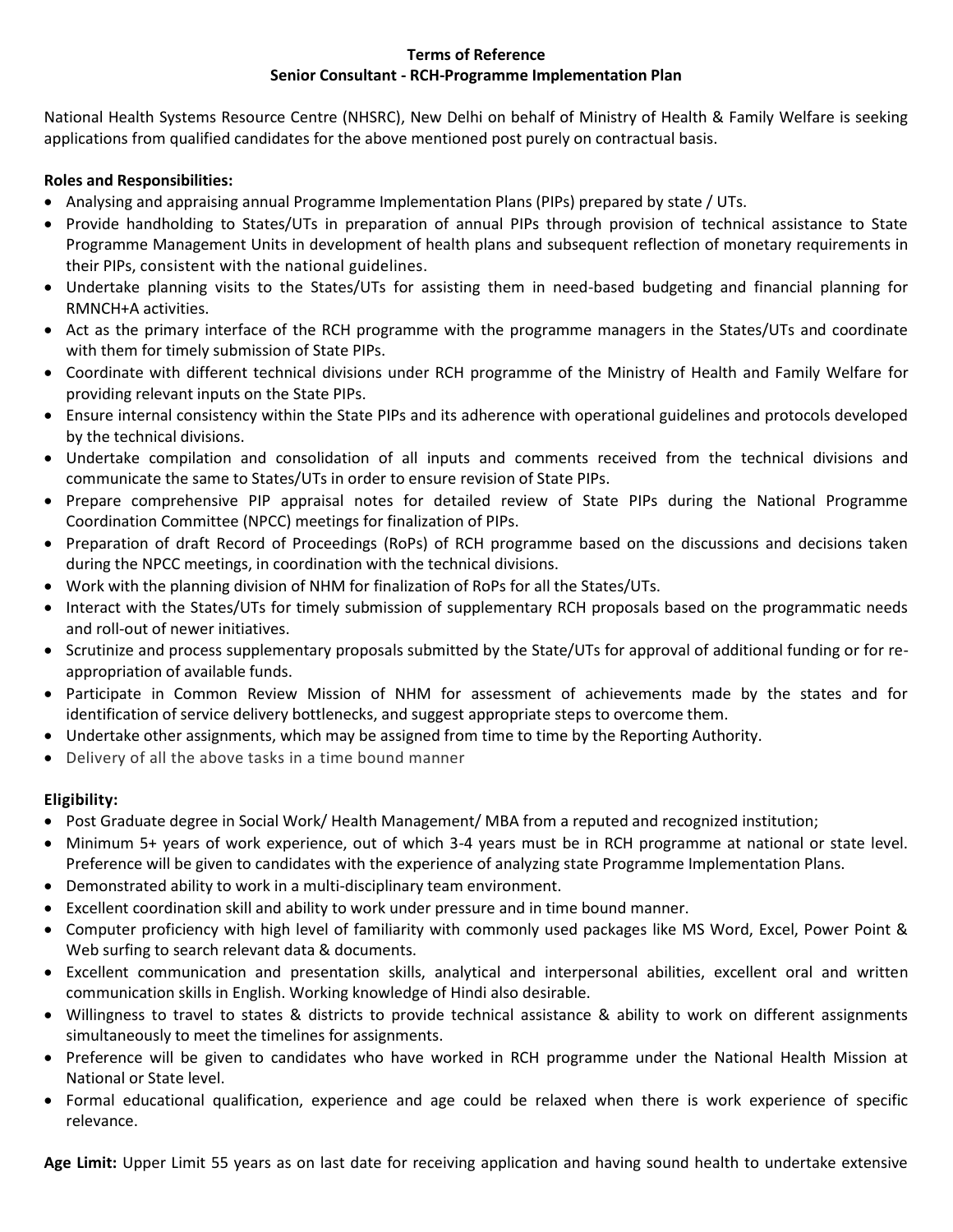field visits

**Remuneration Range:** Between Rs. 90,000/- to Rs. 1,50,000/- per month.

**Reporting:** Director (RCH), Ministry of Health & Family Welfare.

**Location:** New Delhi

**How to Apply:** Candidates are requested to fill the online application correctly which is available on the NHSRC website [\(http://nhsrcindia.org\)](http://nhsrcindia.org/) Applications will be accepted in the prescribed online application format only. The last date for receiving applications is 5<sup>th</sup> April 2022.

# **विचारार्थविषय** वरिष्ठ **परामर्थदाता - आरसीएच - कायथक्रम कायाथन्ियन योजना**

राष्ट्रीय स्वास्थ्य प्रणाली संसाधन केंद्र (एनएचएसआरसी), नई दिल्ली स्वास्थ्य एवं परिवार कल्याण मंत्रालय की ओर से उपर्युक्त पद को पूर्णतया संविदा आधार पर भरने हेतु योग्य उम्मीदवारों से आवेदन आमंत्रित करता है।

## **भूवमका और उत्तरदावयत्ि:**

- े राज्य/ संघ राज्य क्षेत्रों द्वारा तैयार वार्षिक कार्यक्रम क्रियान्वयन योजना का विश्लेषण और मूल्यांकन करना
- स्वास्थ्य योजनाओं के विकास में राज्य कार्यक्रम प्रबंधन इकाइयों को तकनीकी सहायता प्रदान करके वार्षिक कार्यक्रम क्रियान्वयन योजनाओं में राज्य/ संघ राज्य क्षेत्रों को सहायता प्रदान करना और राष्ट्रीय दिशा निर्देशों के अनुसार उनके कार्यक्रम क्रियान्वयन योजनाओं में मौद्रिक आवश्यकता को दर्शाना।
- आरएमएनसीएच+ए गतिविधियों के लिए आवश्यकता आधारित और वित्तीय योजना में सहायता प्रदान करने के लिए राज्य/ संघ राज्य क्षेत्रों का योजना संबंधी दौरा करना।
- राज्य/ संघ कायुक्रम प्रबंधकों के साथ आरसीएच कायुक्रम के प्राथदमक संपकु के तौर पर कायुकरना और राज्योंके कायुक्रम दक्रयान्वयन योजनाओं को समय पर प्रस्तुत करने हेतु उनके साथ समन्वय करना।
- राज्य कायुक्रम दक्रयान्वयन योजनाओं मेंसंगत इनपय् प्रिान करनेके दलए स्वास्थ्य एवं पररवार कल्ाण मंत्रालय के आरसीएच कायुक्रम के तहत विभिन्न तकनीकी प्रभागों के साथ समन्वय करना।
- राज्य कार्यक्रम क्रियान्वयन योजनाओं के भीतर आंतरिक निरंतरता सुनिश्चित करना और तकनीकी प्रभाग द्वारा निर्मित प्रचालन दिशा-निर्देशों और प्रो्ोकॉल का अनयपालन करना।
- तकनीकी प्रभागों से प्राप्त सभी इनपुट और टिप्पणी का समेकन करना तथा राज्य कार्यक्रम क्रियान्वयन योजनाओं में संशोधन सुनिश्चित करने के उद्देश्य से राज्य/ संघ राज्य क्षेत्रों को इस संबंध में सुचित करना।
- पीआईपी को अंतिम रुप देने के लिए राष्ट्रीय कार्यक्रम समन्वय समिति (एनपीसीसी) के दौरान राज्य पीआईपी की विस्तृत समीक्षा हेतु व्यापक पीआईपी मूल्यांकन नोट तैयार करना।
- तकनीकी प्रभागों के साथ समन्वय करते हुए एनपीसीसी बैठकों के दौरान विचार विमर्श और लिए गए निर्णय के आधार पर आरसीएच कार्यक्रम के कार्यवाही दस्तावेज(आरओपी) का मसौदा तैयार करना।
- सभी राज्यों/ संघ राज्य क्षेत्रों हेतु आरओपी को अंतिम रुप देने के लिए एनएचएम के योजना प्रभाग के साथ कार्य करना।
- कार्यक्रम संबंधी आवश्यकता के आधार पर आरसीएच अनुपूरक प्रस्ताव को समय पर प्रस्तुत करने तथा नई पहल आरंभ करने के लिए राज्य/ संघ राज्य क्षेत्रोंके साथ संपकु रखना।
- अतिरिक्त वित्तपोषण के अनुमोदन हेतु तथा उपलब्ध निधियों के पुनर्विनियोजन हेतु /राज्य संघ राज्य क्षेत्रों द्वारा प्रस्तुत अनुपूरक प्रस्तावों की जांच करना तथा उन्हें निपटाना।
- राज्योंद्वारा प्राप्त उपलब्धब्धयोंका आकलन करनेतथा सेवा प्रिान करनेमेंआनेवाली बाधाओंकी पहचान और उनका समाधान करनेके दलए उपयुक्त उपायों के सुझाव देने के लिए एनएचएम) के सामान्य समीक्षा मिशन में भाग लेना।
- ररपोद्िंग प्रादधकारी द्वारा समय समय पर प्रिान दकए गए अन्य कायों को करना।
- ऊपर दिए गए सभी कायों को समयबद्ध तरीके सेपूरा करना।

### **पात्रता:**

• किसी विख्यात और मान्यताप्राप्त संस्थान से सामाजिक कार्य/स्वास्थ्य प्रबंधन/एमबीए में स्नातकोत्तर डिग्री।